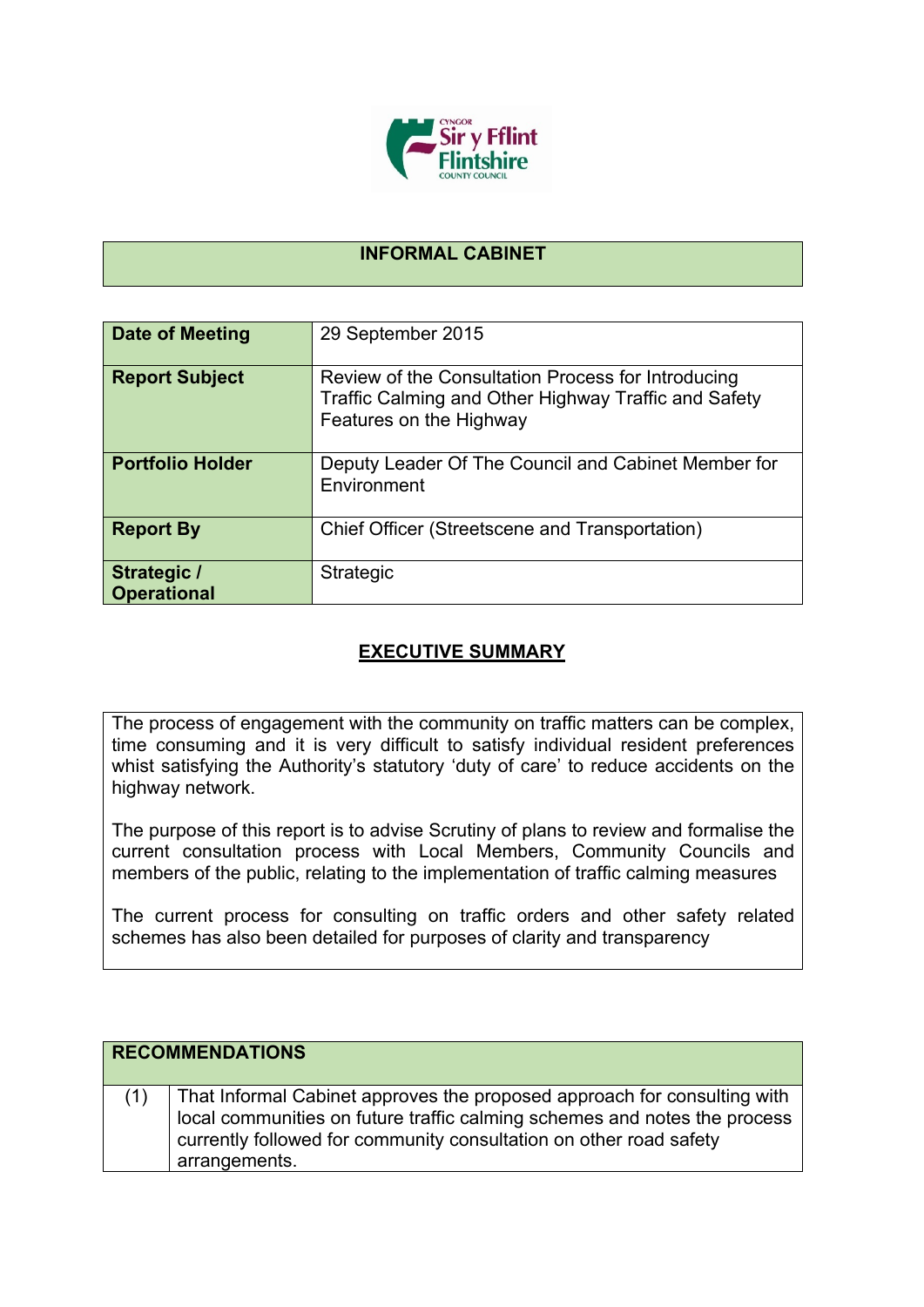## **REPORT DETAILS**

| 1.00 | <b>BACKGROUND TO CURRENT CONSULTATION PROCESS</b>                                                                                                                                                                                                                                                                                                                                                                                                                                                                                                                                                                               |
|------|---------------------------------------------------------------------------------------------------------------------------------------------------------------------------------------------------------------------------------------------------------------------------------------------------------------------------------------------------------------------------------------------------------------------------------------------------------------------------------------------------------------------------------------------------------------------------------------------------------------------------------|
| 1.01 | Currently, all safety schemes (either statistically identified or locally<br>requested) are assessed, scored and ranked in accordance with Flintshire<br>County Council's Road Safety Scheme Matrix. All schemes are prioritised<br>in order of hierarchal score with the highest scoring schemes being<br>included within the Authority's annual bid to Welsh Government.                                                                                                                                                                                                                                                      |
| 1.02 | For those schemes identified within the Flintshire County Council Road<br>Safety Scheme Matrix that may be eligible for physical traffic calming<br>measures, any potential scheme must then be assessed in accordance<br>with Flintshire County Council's Traffic Calming Policy. The Authority's<br>traffic calming policy assesses both the need and suitability of physical<br>features, taking into consideration factors such as recorded accidents,<br>vehicular speeds, traffic flows, pedestrian generators and high risk /<br>vulnerable users.                                                                       |
| 1.03 | For the implementation of all new physical traffic calming schemes, the<br>current process requires Officers to discuss initial proposals with the Local<br>Member (s) before then engaging directly with Local Residents via a public<br>exhibition. Residents are invited to view the scheme and to comment on<br>the proposals and are provided with an opportunity to vote either in favour<br>or against the scheme by means of a public ballot, which is usually held at<br>the public exhibition. The results of the ballot are then analysed in order to<br>ascertain the level of public support for any given scheme. |
| 1.04 | Although residents often welcome the opportunity to engage direct with<br>Officers, the following concerns with this process have been noted;                                                                                                                                                                                                                                                                                                                                                                                                                                                                                   |
|      | (i) Engagement with mass consultees (local residents) can be<br>complex, time consuming for Officers and in many cases, very<br>difficult to satisfy individual resident demands or preference whilst<br>satisfying the Authority's statutory duty of care to reduce accidents<br>on the Flintshire road network.                                                                                                                                                                                                                                                                                                               |
|      | (ii) Satisfying individual requests in one instance can often result in an<br>objection being received from another. Should such a situation<br>occur, Local Members can become embroiled in disagreements for<br>which no apparent outcome can be found.                                                                                                                                                                                                                                                                                                                                                                       |
|      | (iii) Highway safety proposals, in particular, physical traffic calming<br>measures, are in most cases funded by Welsh Government grant<br>funding and therefore have to be completed within the current<br>financial year for which the funding is granted. Should a situation<br>arise whereby conflicting public support exists, the formal<br>consultation process (for which may include formal objections to the<br>proposals) could delay the implementation of the scheme or in<br>some instances, jeopardise delivery altogether.                                                                                      |
|      | (iv) Should the delivery of a safety scheme be compromised, the                                                                                                                                                                                                                                                                                                                                                                                                                                                                                                                                                                 |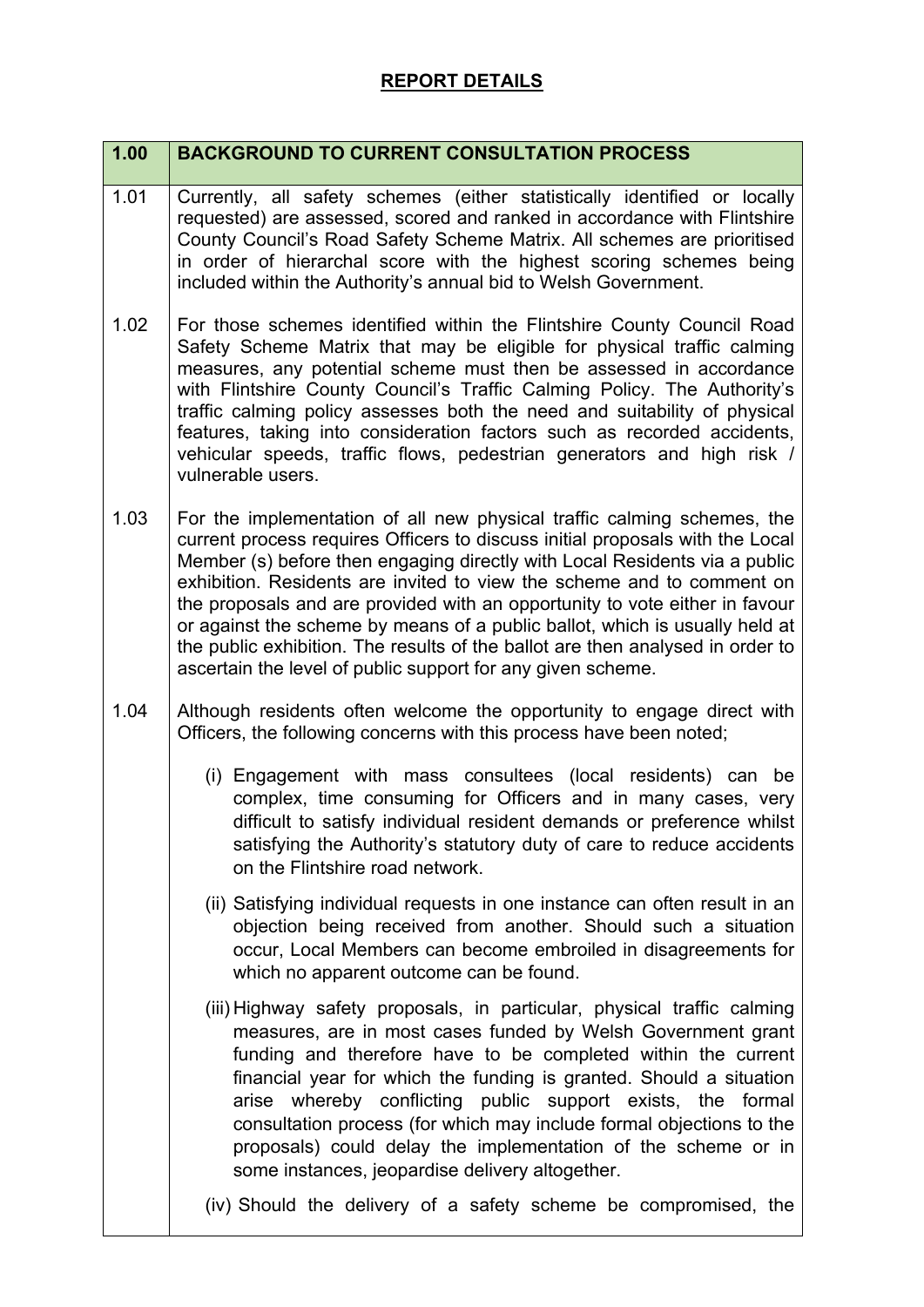|      | Authority could be in breach of its statutory duty to reduce accidents<br>having identified the risk via the Welsh Government and Flintshire<br><b>County Council Safety matrices.</b>                                                                                                                                                                                                                                                                       |
|------|--------------------------------------------------------------------------------------------------------------------------------------------------------------------------------------------------------------------------------------------------------------------------------------------------------------------------------------------------------------------------------------------------------------------------------------------------------------|
|      | (v) Currently, should an individual exercise their right to formally object<br>to proposals, this will be recorded as one objection. By comparison,<br>should the Community Council also wish to object, this would be<br>considered as one objection also, and therefore, may not be<br>deemed as proportionate given the Community Councils function of<br>representing the views of the local community.                                                  |
| 1.05 | Having identified the concerns within the existing process, it is proposed<br>that in future the Community Council are requested to gather the views of<br>their local community and come to a conclusion on the best option, thus<br>enabling the Authority to engage with a singular consultee in each case                                                                                                                                                |
| 1.06 | In line with the existing process, Officers would engage with Local<br>Members in the first instance, providing a number of potential scheme for<br>consideration as well as a 'preferred option'. Once approval has been<br>made with the Local Member, scheme options would then be provided to<br>the Community Council for wider consultation with the local community. On<br>receipt of an agreed option, the scheme would then be formally advertised. |
| 1.07 | Should the revised process be adopted, the benefits of adopting a singular<br>Consultee, in this instance the Community Council, are as follows;                                                                                                                                                                                                                                                                                                             |
|      | (i) A revised process will provide the Authority with clarity on scheme<br>preference and general consensus of resident's views (single<br>consultee to represent public support)                                                                                                                                                                                                                                                                            |
|      | (ii) Community Council will have direct input into scheme proposals,<br>ensuring increased scheme ownership by the Community Council<br>and the wider community.                                                                                                                                                                                                                                                                                             |
|      | (iii) Ensure scheme deadlines are achieved in line with grant funding<br>allocation. Engagement with a singular consultee will mitigate risk of<br>delays associated with mass consultees.                                                                                                                                                                                                                                                                   |
|      | (iv) Reduction in the level of Officer resources, previously associated<br>with complex consultation process.                                                                                                                                                                                                                                                                                                                                                |
|      | (v) Streamline process for Local Members greatly reducing potential for<br>inner-ward conflict.                                                                                                                                                                                                                                                                                                                                                              |
| 1.08 | For the avoidance of doubt, the Authority must be clear as to the nature of<br>consultation exercise. It is essential that this is made apparent at the point<br>engagement to avoid unrealistic public expectation.                                                                                                                                                                                                                                         |
| 1.09 | The Highway Authority has a statutory duty to reduce the number of road<br>traffic collisions on the highway network (in line with Welsh Government<br>Guidance). Should a scheme requiring the implementation of physical<br>measures be identified as appropriate, consultation with the Community<br>Council and wider community will be on the basis of choosing a preferred<br>scheme option and not the principle of the proposal.                     |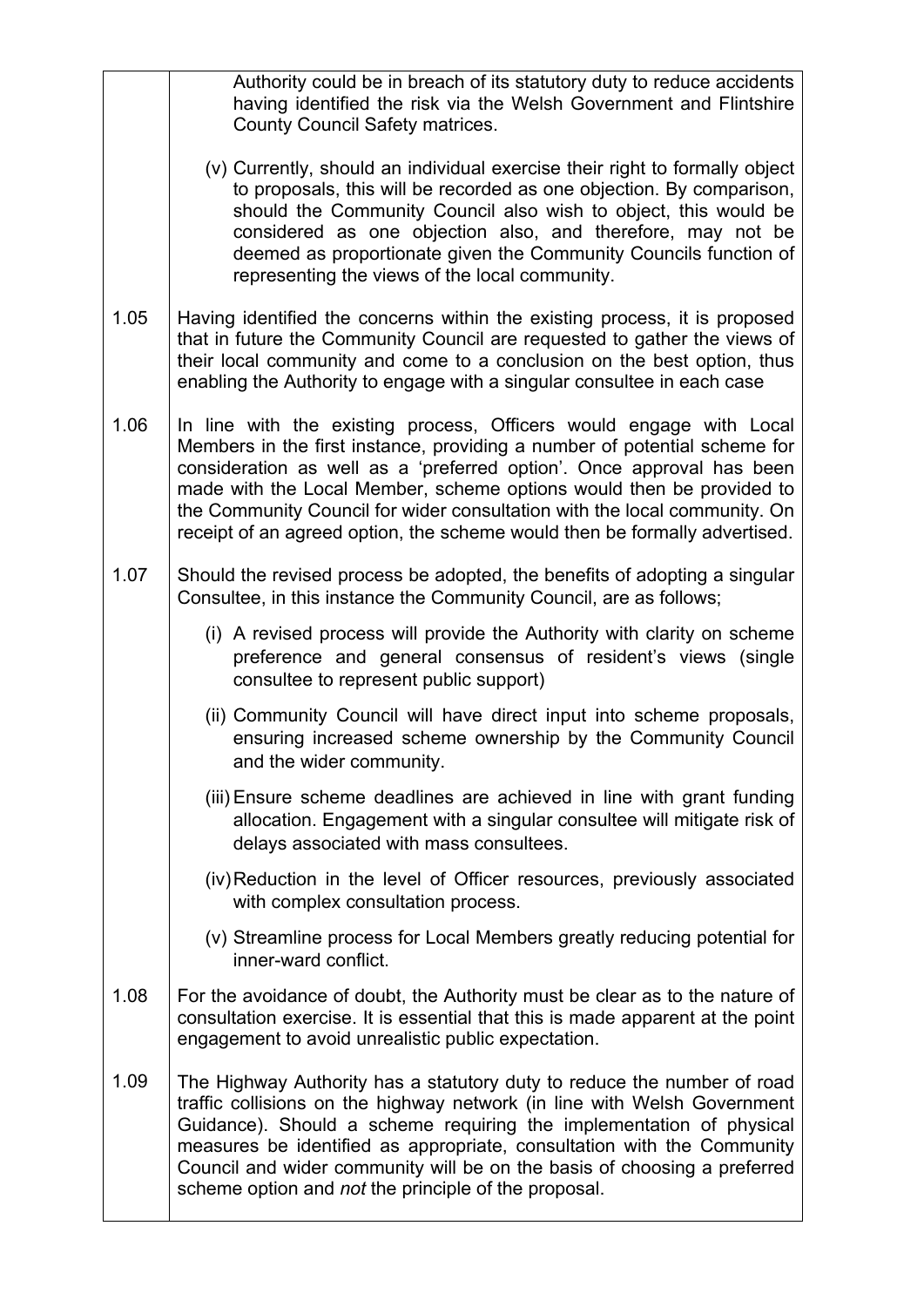| 1.10 | In recent years, the Authority has received a number of requests seeking<br>the removal or changes to existing traffic calming schemes. Such requests<br>often relate to schemes implemented in excess of 15 years ago and often<br>include the earliest forms of speed retardant features (thermoplastic<br>humps or sleeping policemen). Many of these historic schemes were<br>implemented by direct request of the representative Community Council<br>via match funding initiatives prior to the implementation of the Authorities<br>data led Traffic Calming Policy. |
|------|-----------------------------------------------------------------------------------------------------------------------------------------------------------------------------------------------------------------------------------------------------------------------------------------------------------------------------------------------------------------------------------------------------------------------------------------------------------------------------------------------------------------------------------------------------------------------------|
| 1.11 | Traffic calming changes or complete replacement schemes will only be<br>considered in the following circumstances                                                                                                                                                                                                                                                                                                                                                                                                                                                           |
|      | 1. Significant changes to traffic movements brought about by local<br>highway improvements or changes.<br>2. Road resurfacing<br>3. Continued accident records                                                                                                                                                                                                                                                                                                                                                                                                              |
| 1.12 | In the above circumstances the consultation process for the revised<br>scheme will follow the protocol for new schemes as detailed in this report                                                                                                                                                                                                                                                                                                                                                                                                                           |
| 1.13 | Similarly, all requests for the implementation of Traffic Regulation Orders<br>(TRO's) are assessed, scored and ranked in accordance with Flintshire<br>County Council's TRO Matrix. Again, all schemes are prioritised in order of<br>hierarchal score, with the highest scoring schemes being included within<br>the annual programme of works pending available funding.                                                                                                                                                                                                 |
| 1.14 | Consultations following requests for new or amended TRO's will be as<br>follows:                                                                                                                                                                                                                                                                                                                                                                                                                                                                                            |
|      | In the event that implementation of a traffic regulation order be deemed<br>appropriate, Officers would engage with Local Members in the first<br>instance. Should the scheme receive the support of the Local Member,<br>proposals would then be subject to a full 21 day Statutory Consultation<br>which<br>would<br>include<br>public<br>notices<br>erected<br>site.<br><b>Process</b><br>on<br>advertisements within local press and proposals displayed on the Flintshire<br>County Council website.                                                                   |
| 1.15 | Should formal objections be received within the period of advertisement<br>(21 days), Officers will respond to the complainant providing a detailed<br>response to all matters raised. A request for the withdrawal of the objection<br>will also be made within the correspondence. Should the complainant<br>wish to uphold their objection, objections will then be included within a<br>delegation report to Cabinet who will make a decision on the<br>implementation of the order via delegated powers.                                                               |

| 2.00 | <b>RESOURCE IMPLICATIONS</b>  |
|------|-------------------------------|
| 2.01 | From current staff resources. |